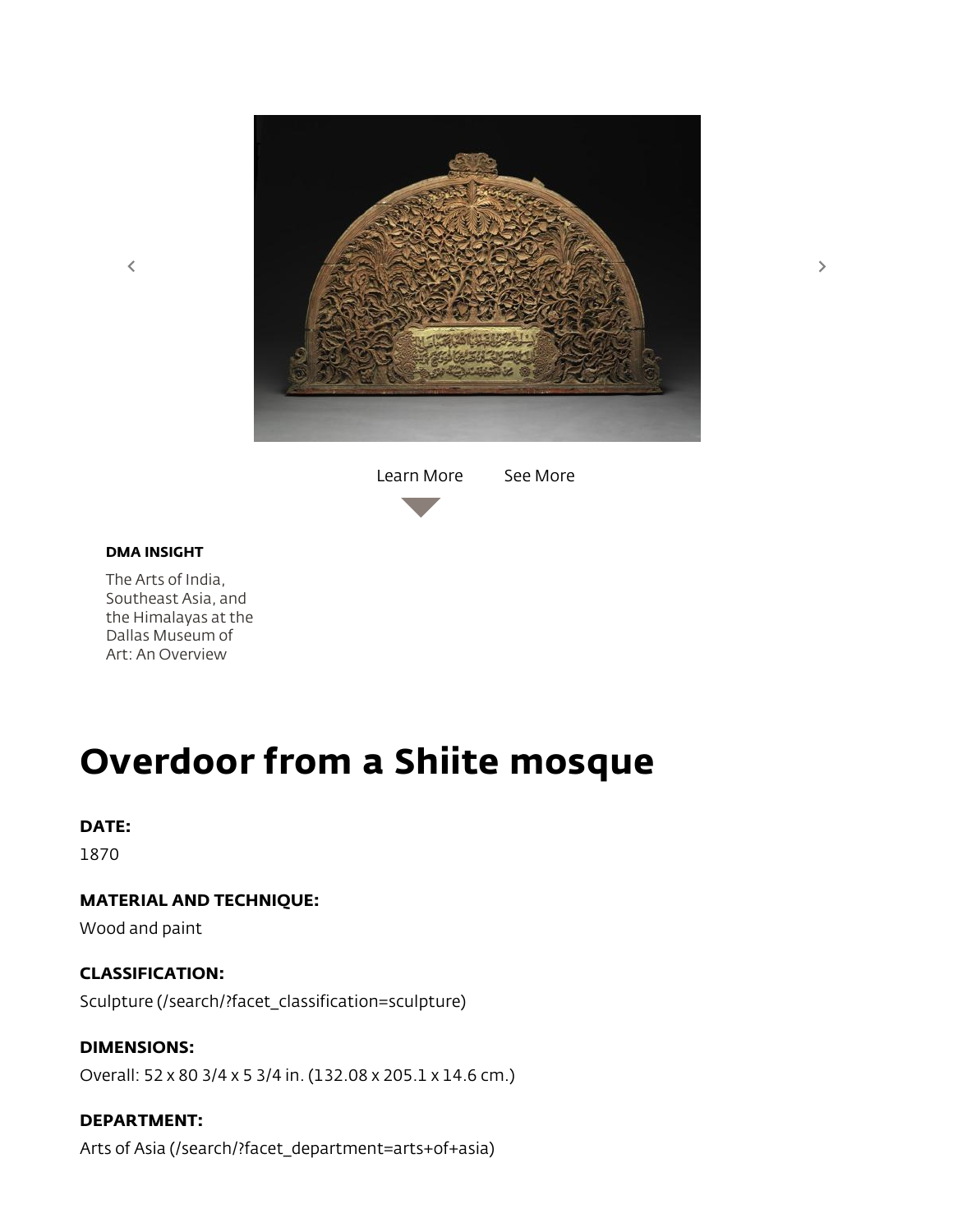## LOCATION:

[303 ISLAMIC GALLERY \(/search/?facet\\_location\\_on\\_view=303+islamic+gallery\)](https://collections.dma.org/search/?facet_location_on_view=303+islamic+gallery)

#### CREDIT LINE:

Dallas Museum of Art, gift of Ann L. Gray

#### COPYRIGHT:

Image courtesy Dallas Museum of Art

#### OBJECT NUMBER:

1993.87

# GENERAL DESCRIPTION

This semicircular wooden panel was probably centrally placed over the entrace to a mosque, a Muslim house of prayer. The content of the Arabic inscription indicates that this mosque was built by Shiite Muslims, for it invokes the family of the Prophet Muhammad: Khadija, his first wife; Fatima, Muhammad's daughter; Ali, his cousin and son-in-law; and the Prophet's grandchildren, a phenomenon found only in the texts and inscriptions of Shiites. The two major Islamic groups are Sunnis and Shiites. The majority of Muslims are Sunnis, who accept historical developments in the Muslim world concerning Muhammad's successor as head of the Islamic state and religion. The smaller of the two groups are Shiites, who reject the authority of the historical caliphs, once heads of Muslim states, and instead believe that members of the Prophet Muhammad's family should have been his rightful successors. There are several branches within Shiite Islam; however, there is no way of knowing to which branch the members of this congregation belonged.

The naturalistic floral imagery surrounding the inscription's cartouche consists largely of trees and their foliage. Particularly distinct are the fronds of the palm trees. The carving on this panel, dated to 1870, appears to be inspired by a similarly shaped panel on a 15th-century mosque in Ahmedabad in the western Indian state of Gujarat. There the solid stone is carved to form a screen, but here the wooden background remains solid, although the profuse carving of the trees and leaves creates a tropical atmosphere. Assuming this panel comes from Gujarat, one of India's most arid regions, the profusion of trees would serve as a welcome visual respite from the actual environment. The trees depicted in the panel are also a reference to the paradise promised to all believers on the Day of Judgment. The Quran, the holy book of Islam, describes paradise as replete with trees, water, and mansions.

While Shiites are found throughout India's Muslim comunities, they are a particularly large presence in Gujarat. Perhaps this panel came from one of the Shiite mosques in this area of western India.

## Adapted from

Catherine Asher, "Overdoor panel from a Shiite mosque," in The Arts of India, South East Asia, and the Himalayas, Anne R. Bromberg (Dallas: Dallas Museum of Art; New Haven: Yale University Press, 2013), 111.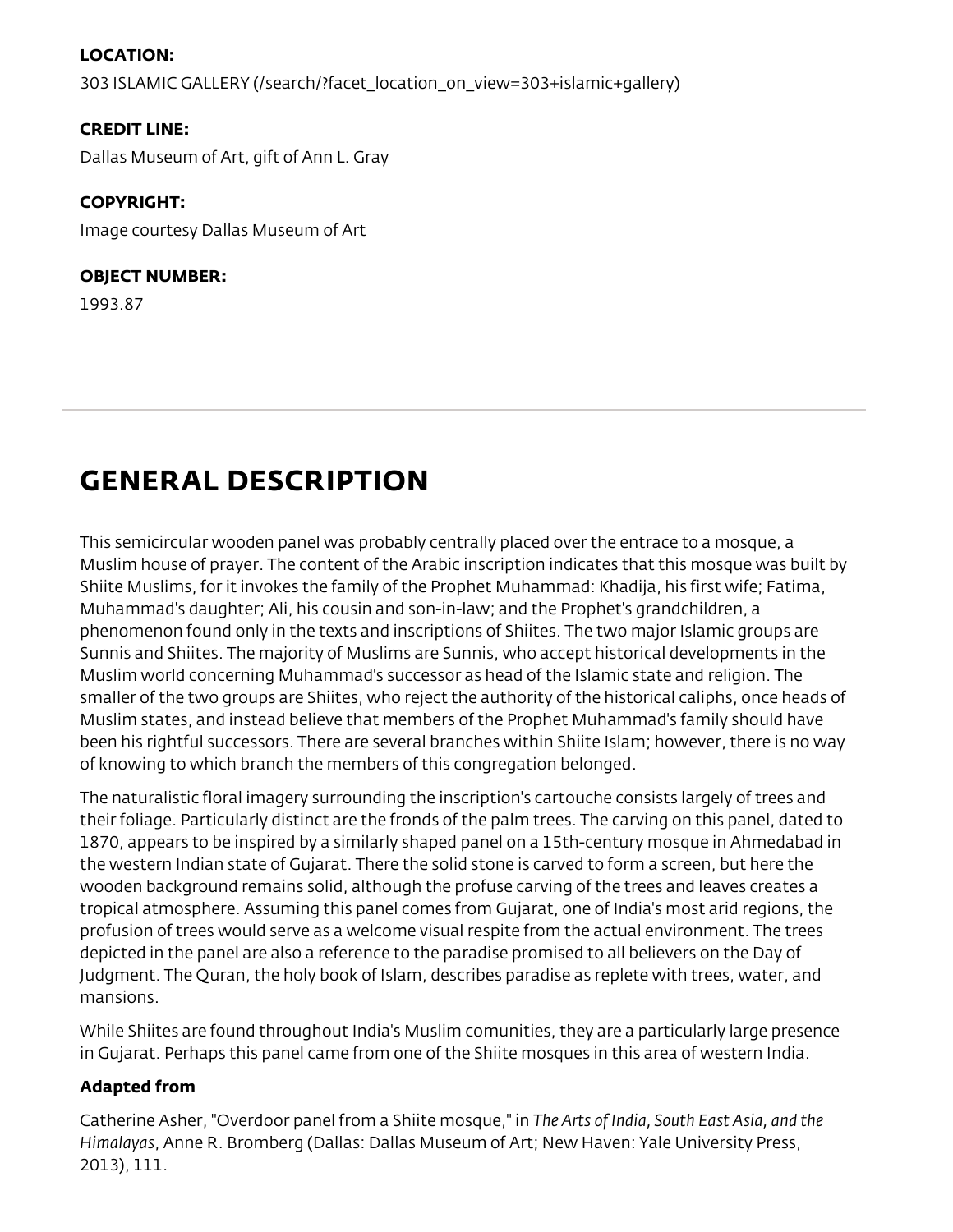|                  | India (nation) (/search/tag_tgn_id:7000198)                 | Islam (/search/taq_aat_id:300073715)                     |
|------------------|-------------------------------------------------------------|----------------------------------------------------------|
|                  | cartouches (ornament) (/search/tag_aat_id:300010256)        |                                                          |
|                  | carving (processes) (/search/tag_aat_id:300053149)          | floral patterns (/search/tag_aat_id:300010135)           |
|                  | inscriptions (/search/tag_aat_id:300028702)                 | leaves (plant components) (/search/tag_aat_id:300400479) |
|                  | mosques (/search/tag_aat_id:300007544)                      | paint (coating) (/search/tag_aat_id:300015029)           |
|                  | paradise (doctrinal concept) (/search/tag_aat_id:300055986) |                                                          |
| more tags $\sim$ |                                                             |                                                          |

# WEB RESOURCES

- Heilbrunn Timeline of Art History, The Met [\(http://www.metmuseum.org/toah/hd/isla/hd\\_isla.htm\)](http://www.metmuseum.org/toah/hd/isla/hd_isla.htm) Read an essay about the origins of Islam.
- Heilbrunn Timline of Art History, The Met [\(http://www.metmuseum.org/toah/hd/orna/hd\\_orna.htm\)](http://www.metmuseum.org/toah/hd/orna/hd_orna.htm) Learn more about what the term 'Islamic Art' describes.
- Heilbrunn Timeline of Art History, The Met [\(http://www.metmuseum.org/toah/hd/vege/hd\\_vege.htm\)](http://www.metmuseum.org/toah/hd/vege/hd_vege.htm) Read about patterns drawn from nature in Islamic Art.
- Heilbrunn Timeline of Art History, The Met [\(http://www.metmuseum.org/toah/hd/cali/hd\\_cali.htm\)](http://www.metmuseum.org/toah/hd/cali/hd_cali.htm) Read more about calligraphy, the most highly regarded form of Islamic Art.

[\(https://www.facebook.com/DallasMuseumofArt\)](https://www.facebook.com/DallasMuseumofArt)

[\(http://instagram.com/dallasmuseumart\)](http://instagram.com/dallasmuseumart)

[\(http://www.pinterest.com/dallasmuseumart/\)](http://www.pinterest.com/dallasmuseumart/)